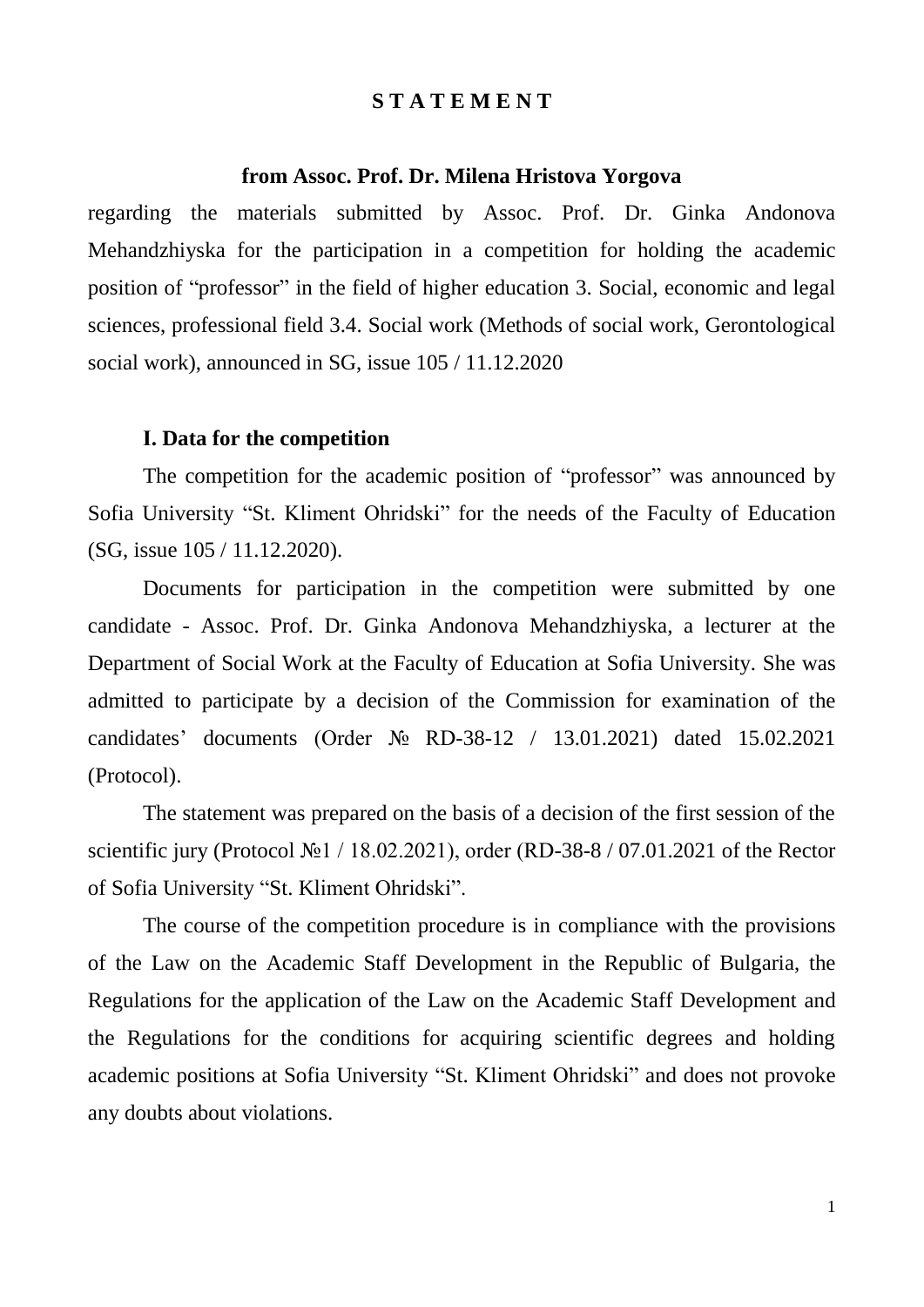### **ІІ. Candidate's details**

The academic development of Assoc. Prof. Dr. Mehandzhiyska began in 1997 when she became a part-time assistant at Sofia University "St. Kliment Ohridski". She successively held the academic positions of assistant professor (1998), senior assistant professor (2001), chief assistant professor (2004) and associate professor (2009). Her teaching and research activities are closely related to the theoreticalmethodological and applied aspects of social work. Assoc. Prof. Dr. Mehandzhiyska is well known in the scientific and professional community as the author of numerous publications, including monographs and educational-methodical literature, as well as an expert, consultant and lecturer on the problems of social work in social services at municipal and national level. Since 2014 she has been a member of expert groups at NEAA for accreditation on professional field 3.4. Social activities and member of scientific juries under the LDASRB.

### **ІІІ. Description of the candidate's scientific publications**

Assoc. Prof. Dr. Mehandzhiyska has presented herself for the competition as the author of a total of 41 publications, which are not repeated with the publications for the acquisition of ESD "Doctor" and the publications for holding the academic position "Associate Professor". The works are structured as follows: *by type:*  monographs - 2; teaching and methodical aids - 3; chapters from books - 3; studies - 4; articles and reports - 29; *by authorship*: 39 independent publications with a total volume of 1142 publishing pages (95% of the total scientific production) and 2 coauthored.

The monograph "Social Work with Individual Clients" has been presented as the major habilitation thesis. It examines the conceptual foundations of social work with individual clients, analyzes the application of methods: social work on a caseby-case basis and individual counseling in the context of individualization of the assisting process and seeks projections of the individualization in practice such as regulation and professional behaviour.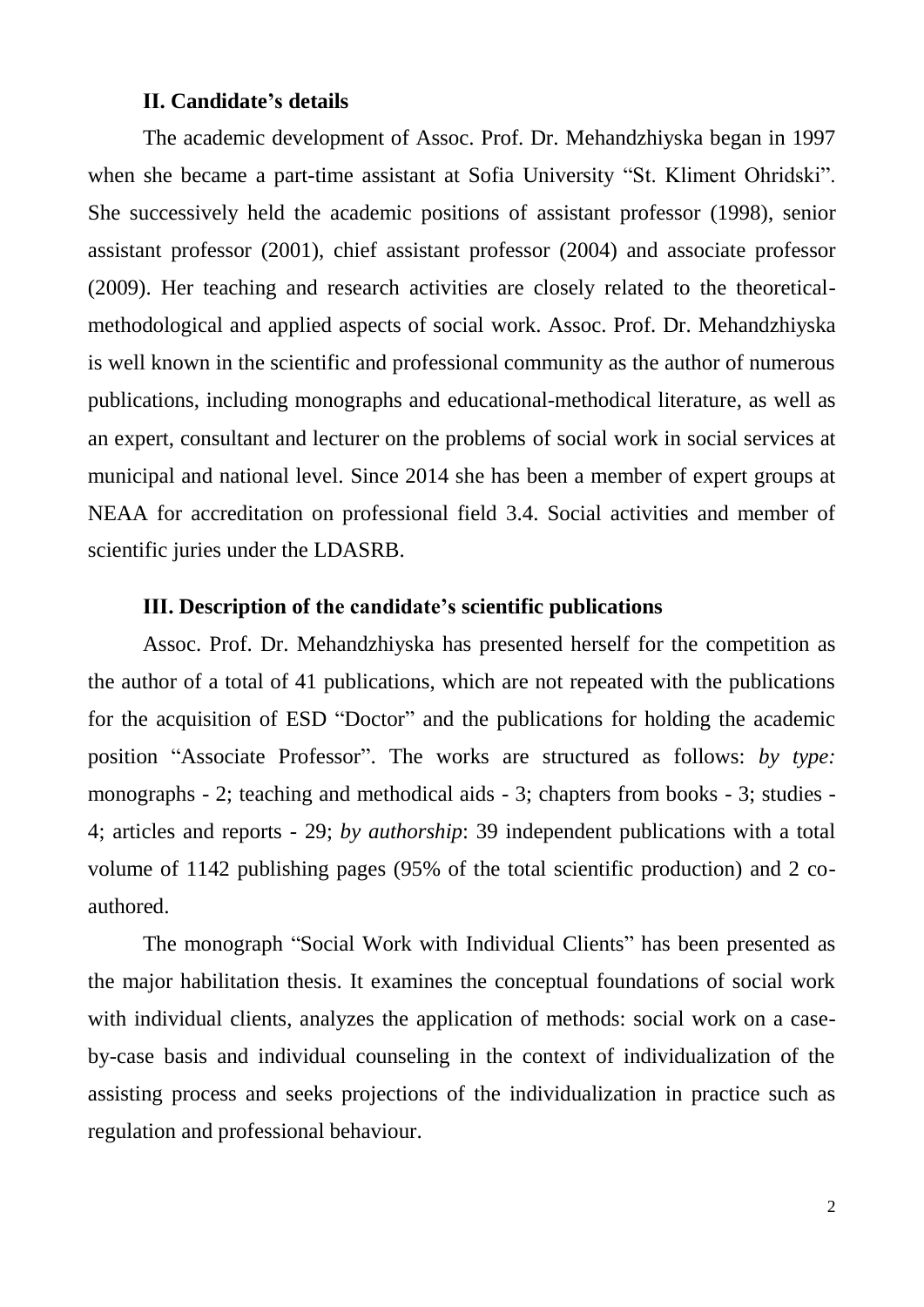The monograph "On the Nature and Classifications of Social Work Methods" is devoted to an extremely controversial research problem related to the definition and classification development of social work methods.

The scientific production submitted for review is related to the thematic focus of the announced competition. The candidate's publications are characterized by indepth and innovation, reviewed and published in authoritative publications. In terms of quantity and volume, they meet the requirements and show active and productive research activity related to the topic of the announced competition.

There is no proven plagiarism by the legal order in scientific publications.

# **ІV. General characteristics of the candidate's scientific and teaching activity**

From the information presented for the competition it is evident that the candidate has provided sufficient evidence about her research and teaching activity.

# *Participation in projects and scientific forums*

Since 2010 Assoc. Prof. Dr. Mehandzhiyska has participated in 11 projects (2010-2021). She has been a team member or has participated in activities in 5 national projects, 2 international projects; she has been the project manager of 4 university research projects. In her research activity Assoc. Prof. Dr. Mehandzhiyska has included students and doctoral students who, under her guidance, have successfully participated in scientific forums. The candidate has 19 participations in authoritative scientific forums.

The scientific research of Assoc. Prof. Dr. Mehandzhiyska has found real application in the practice through her participation as a consultant and lecturer on current issues in the work of the social services - development of individual assessments and plans, methods of working with advanced in age and elderly people, occupational therapy, etc. Assessment of the candidate's expertise is her participation in working groups at the Ministry of Labour and Social Policy and the Ministry of **Health**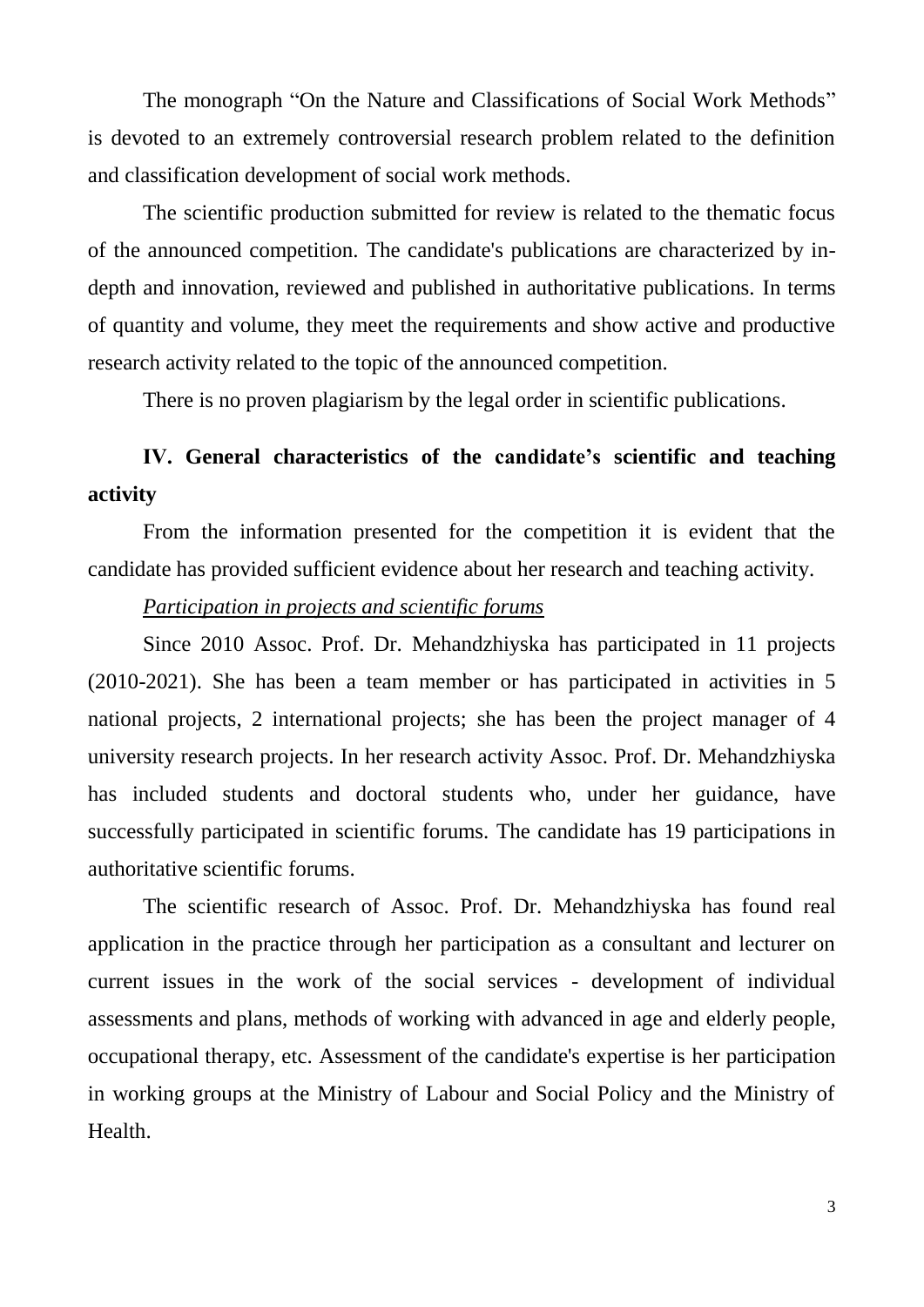Assoc. Prof. Dr. Mehandzhiyska is a member of the editorial boards of the journal "Social Work" and the Yearbook of Sofia University "St. Kliment Ohridski", Book Social Activities.

### *Teaching activity*

The teaching activity of Assoc. Prof. Dr. Mehandzhiyska fully corresponds to the scientific field and the professional field of the competition, as well as to her professional development. Since 2010 she has conducted lectures and has developed lecture courses in the disciplines: "Methods of Social work", "Gerontological Social Work", "Methods of Gerontological Social Work", "Workshop on Methods of Social Work" and other disciplines in bachelor's degree programmes; "Methods of Social work", "Interviewing Refugees", "Supervision in Social Work" and other disciplines in master's degree programmes; "Autobiographical Interview, Autobiographical Narrative and Narrative Analysis in Research in the Field of Social Work" in the doctoral degree programme. Assoc. Prof. Dr. Mehandzhiyska has supervised two doctoral students who have successfully defended their doctoral thesis.

The thematic aspects of the research and applied activity of Assoc. Prof. Dr. Mehandzhiyska are successfully combined with the disciplines she teaches and allow the use of the obtained scientific results in the educational process and the training with a pronounced practical orientation.

## **V. Scientific contributions**

From the publications submitted by Assoc. Prof. Dr. Mehandzhiyska for the participation in the competition results of scientific-theoretical and scientific-applied nature can be derived, related to:

- Methodology and methods of social work

The methodology and methods of social work have been conceptualized from the positions of the integrative paradigm and the complex-oriented practice of social work. The status of social work as a profession with its own professional image and identity has been convincingly argued. A theoretical and methodological systematization of the operation of the methods for working with individual clients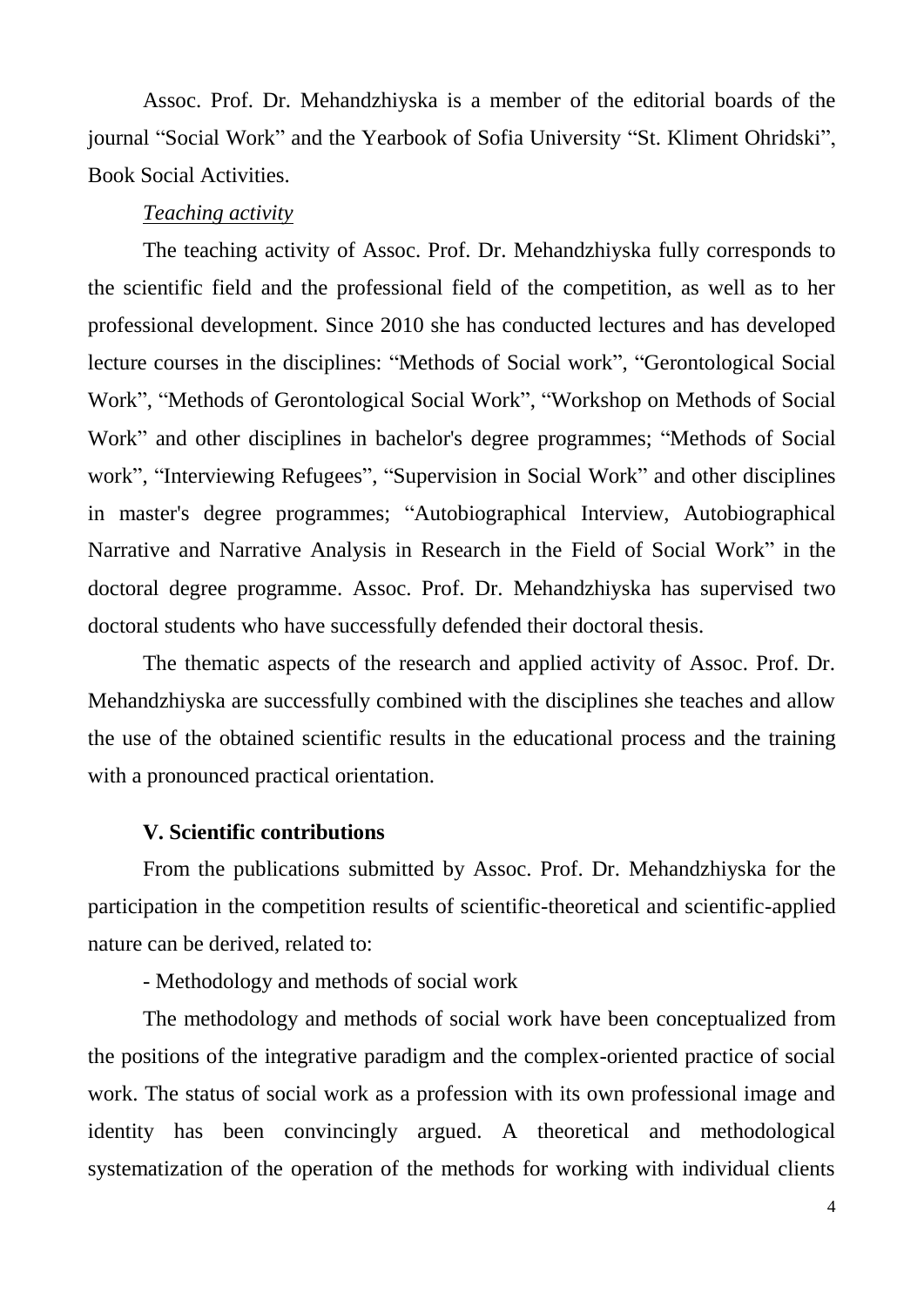has been made. The factors have been derived, the characteristics and limitations of the methods and their classification models have been determined.

Models and samples for practical elaboration of individual plans for social work with users of social services have been constructed, as well as a methodology of home visits in social work for the implementation of work activities in home environment.

- Gerontological social work

The gerontological social work has been defined and conceptualized through the prism of the peculiarities and regularities of aging and old age. The gerontological view for the social work with advanced in age and elderly people in field studies, preparation of students in social activities, training of specialists in social services for the elderly has been developed and applied.

The psychosocial dimensions of the status and the functioning of the advanced in age and the elderly people have been studied. The factors of influence, the models and the content of the programmes for individual and group social work in institutions for social services for elderly people have been determined. Connections and dependencies have been established between the needs of the users and the professional social support. Tools have been developed for group work and for assessing the functional autonomy and planning of support for social services users for the elderly people.

According to the submitted reference for noticed citations, the candidate has presented 161 citations in scientific publications of other authors, of which 62 citations of the publications submitted for participation in this competition.

## **Conclusion**

The materials submitted for the competition fully meet the requirements of the Law on the Academic Staff Development, the Regulations for the application of the Law on the Academic Staff Development and the Regulations on the terms and conditions for acquiring scientific degrees and holding academic positions at Sofia University "St. Kliment Ohridski". They present Assoc. Prof. Dr. Ginka